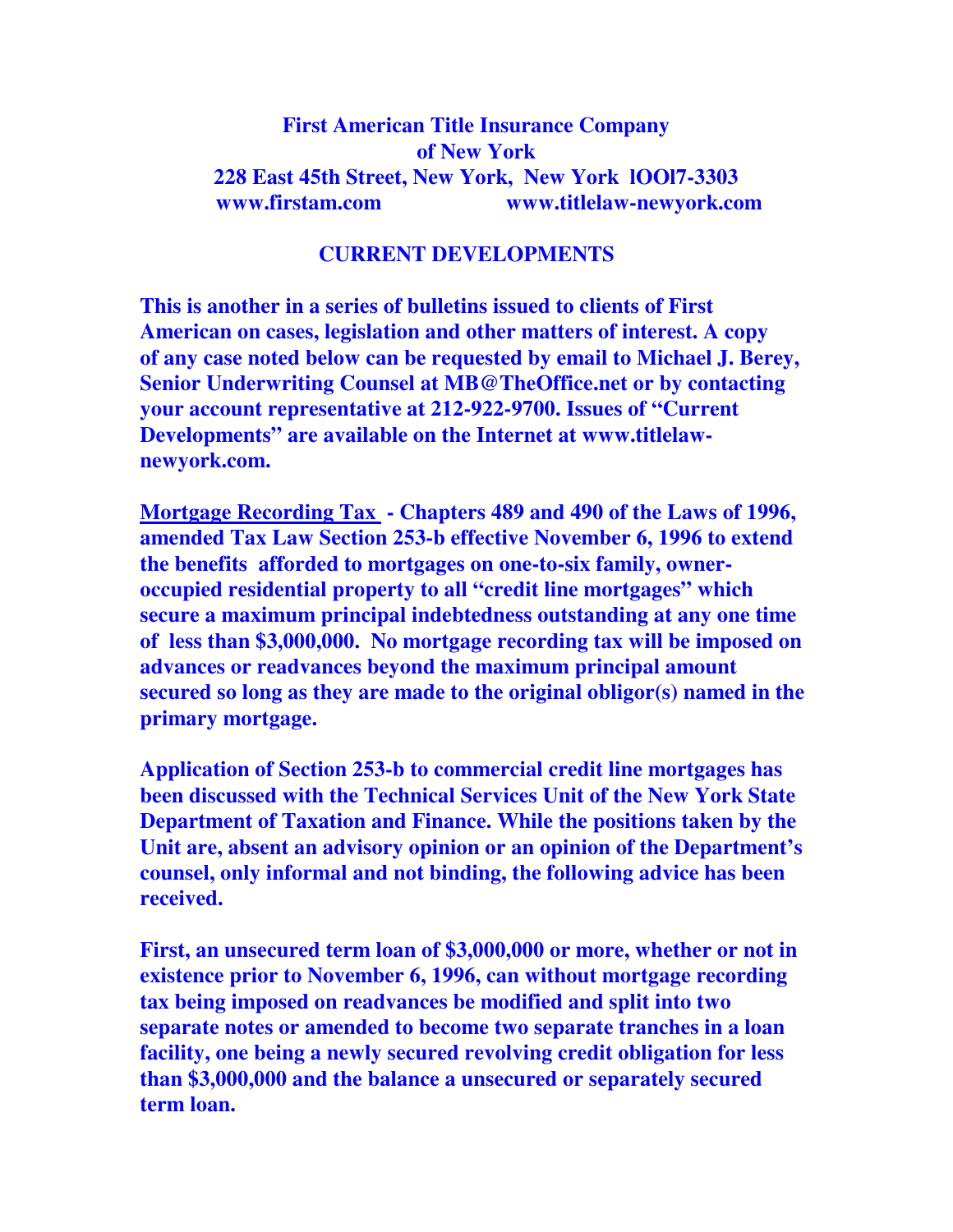**Second, a single mortgage lien cannot secure both a credit line facility for less than \$3,000,000 and a term loan facility when they aggregate \$3,000,000 or more and receive the benefit of Section 253-b.** 

**Third, the protection of the Section 253-b will not be afforded if an unsecured revolving credit facility of \$3,000,000 or more, entered into at any time, is modified such that only a less than \$3,000,000 identifiable portion of the overall credit line is later secured by a mortgage. Technical Service's conclusion is based on the definition of "credit line mortgage" in Tax Law Section 253-b (2) which would, it is believed, require taking into account the entire "credit agreement or other financing arrangement".** 

**Lastly, for a so-called credit line mortgage recorded prior to November 6, 1996, the benefits of Section 253-b will not be available even if the mortgage is modified and severed to result in a credit line mortgage of less than \$3,000,000 under Chapter 490 of the Laws of 1996. In amending Section 253-b for commercial credit lines, Chapter 490 provides that the change applies "to all credit line mortgages recorded on or after" its effective date.** 

**New York City Real Property Transfer Tax - As previously reported, the Tax Law and City's Administrative Code were amended effective August 28, 1997 to allow for the RPT a continuing lien deduction from consideration on the transfer of a one-to-three family house, an individual residential cooperative or condominium unit, or an economic interest in such property if the continuing lien existed before the date of transfer. The City's Department of Finance has advised that no continuing lien deduction will be allowed in the case of a transfer pursuant to a separation agreement or a divorce decree. In all instances consideration will be deemed to be the fair market value of the property transferred. The State has not taken this position on the continuing lien deduction for its Transfer Tax.** 

**New York City Tax Lien Sales - The third phase of the 1997 tax lien sale involving a limited number of parcels has been rescheduled for April. A 1998 tax lien sale is anticipated to occur in June. An**